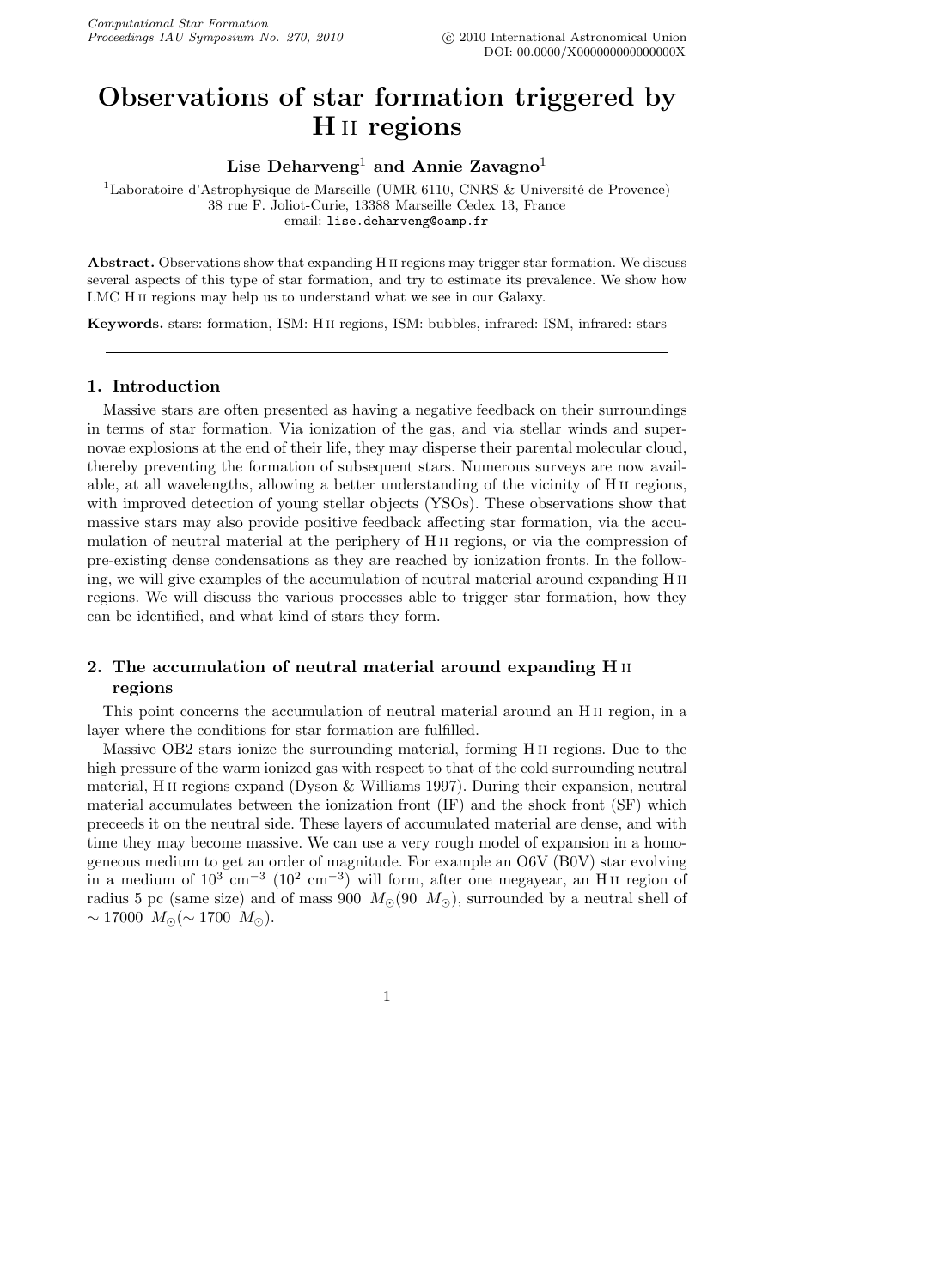2 Lise Deharveng

How can we observe these shells of collected material?

• We can observe the CO emission of the shells. Knowledge of the velocity allows us to consider only the molecular material associated with the central H<sub>II</sub> regions. But the CO emission is not sensitive to high densities; it may be optically thick and, also, in cold dense condensations the CO molecules condense onto the dust grains so that CO may be heavily depleted (Caselli et al. 1999; Bacmann et al. 2002). All these effects result in underestimation of the masses of the shells.

An illustration is given by the Sh 104 H II region (Deharveng et al. 2003); excited by an O6 star, it has a radius  $\sim$ 4 pc and a mass  $\sim$ 450 M<sub>o</sub>. It is completely surrounded by a shell of molecular material with a mass of ∼6000  $M_{\odot}$ . This shell contains four dense fragments (mapped in CS) elongated along the IF. A deeply embedded and probably young cluster, exciting a compact H<sub>II</sub> region, is observed in the direction of the most massive fragment.

Many other examples can be found in Beaumont & Williams (2010). They mapped the CO(3-2) emission in the direction of 43 bubbles from Churchwell et al.'s catalogue (2006; hereafter CHU06). These bubbles detected at 8  $\mu$ m enclose classical H II regions. Most of these bubbles are surrounded by shells of CO emitting material.

• We can observe the (sub)millimetre thermal emission of the cold dust associated with dense molecular material. But we do not have the velocity information and thus the association may be uncertain.

This is illustrated by the RCW 79 and RCW 120 H ii regions. Zavagno et al. (2006) have shown that RCW 79 is surrounded by a shell of cold dust observed at 1.2-mm; the mass of this shell is estimated to be  $>3600$   $M_{\odot}$ . RCW 120 has been observed at 1.2-mm (Zavagno et al. 2007) and at 870  $\mu$ m (Deharveng et al. 2009). It is surrounded by a shell of cold dust, with a mass of  $\sim$ 2000  $M_{\odot}$ . In both objects massive fragments are elongated along the IF, and contain young stellar objects.

Many other examples can be found in Deharveng et al. (2010; hereafter DEH10) who studied the distribution of the cold dust in the direction of 102 bubbles from CHU06, using the ATLASGAL survey of the Galaxy at 870  $\mu$ m (Schuller et al. 2009). This survey



**Figure 1.** N4 (left) and N36 (right) bubbles from the CHU06 catalogue. The 870 *µ*m cold dust emission is presented as contours superimposed on the *Spitzer* image at 8 *µ*m; these two bubbles enclose classical H<sub>II</sub> regions (see DEH<sub>10</sub> for details). N<sub>4</sub> is surrounded by a shell of collected material, with a mass of ∼ 1150 *M*. N36 also shows a faint 870 *µ*m emission shell following the bubble, probably formed of collected material, but the massive a and b condensations were probably pre-existing condensations reached by the IF. Condensation a contains a compact H ii region and condensation b contains two UC H ii regions and various masers.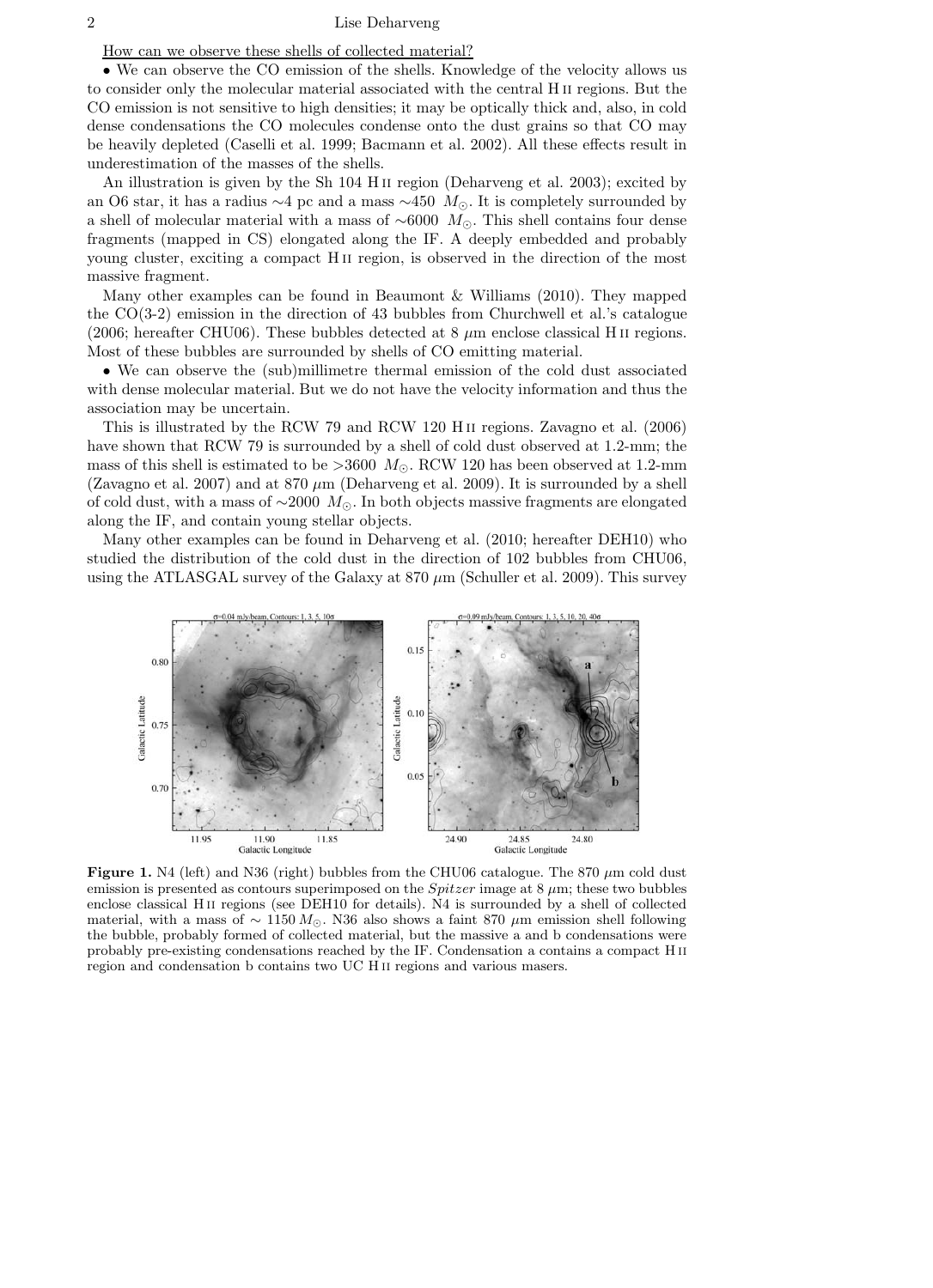#### *Triggered Star Formation* 3

covers the inner Galactic plane,  $l = 300^{\circ}$  to  $60^{\circ}$ ,  $|b| \leq 1.5$ , with an angular resolution of 19. 2 and an rms noise ∼0.06 Jy/beam. DEH10 find that at least 86% of these bubbles, detected at  $8 \mu m$ , enclose H<sub>II</sub> regions detected thanks to their radio-continuum emission. Considering only the 65 bubbles, all enclosing H<sub>II</sub> regions, for which the angular resolution is enough to study the distribution of the associated cold dust, they find that 38% of these bubbles are surrounded by a shell of collected material; 31% more bubbles are surrounded by numerous dust condensations, but DEH10 are unable to estimate if they were pre-existing and reached by the ionization fronts or if they formed out of collected material. Fig. 1 shows the N4 and N36 bubbles and their associated cold dust condensations. The association is based on velocity measurements (see details in DEH10).

#### *Are the collected neutral shells expanding?*

It is hard to answer this question. So far there are few observations concerning the expansion of the shells, and they give contradictory results. Examples of expansion can be found in Patel et al. (1995; the IC1396 H ii region presents a ring of CO material, of radius 12 pc, expanding with a velocity of 5 km s<sup>-1</sup>), in Dent et al. (2009; in the Rosette Nebula, a CO ring is also identified, expanding with a velocity  $\sim 15 \text{ km s}^{-1}$ ), in Kang et al. (2009; a CO shell, expanding with a velocity  $\sim$  3–4 km s<sup>−1</sup>, surrounds the N102 bubble).

On the other hand, Beaumont & Williams (2010) do not detect CO emission in the direction of the centers of their bubbles. If the bubbles were surrounded by spherical expanding shells faint blue- and redshifted emissions would be expected in the direction of the central regions. As this is not the case, they conclude that the parental molecular clouds are somewhat flat, and that the bubbles are not three dimensional spherical structures but two dimensional rings.

## **3. Different processes for triggering star formation around H** ii **regions**

Different processes can trigger star formation around H<sub>II</sub> regions. We will discuss here the two processes most often mentioned. A sketch of the various processes and more details about them can be found in DEH10.

#### *The radiation driven compression of pre-existing condensations*.

The H<sub>II</sub> region expands into a medium where pre-existing dense condensations are present. What happens when one of them is reached by the IF? If the pressure of the ionized gas in the H<sub>II</sub> region is higher than that inside the molecular condensation an IF progresses inside the condensation, preceded by an SF. A dense ionized boundary layer forms at the periphery of the condensation, and a layer of compressed neutral material accumulates between the two fronts. This layer may fragment and collapse. Alternatively, the whole condensation may implode; thus the name of this process: "radiation-driven implosion of a globule". Star formation follows.

What are the morphological signatures of such a process? First, the condensations are dense. If they are situated in front of an optically visible H ii region they are seen in absorption. Also they are bordered by a bright emission zone ( $H\alpha$  or radio-continuum emission of the dense ionized gas at their border, or  $8 \mu$ m emission of polycyclic aromatic hydrocarbons (PAHs) in the photodissociation region); thus the name "bright rim clouds" (BRCs). Generally, their velocity differs from that of the IF, and they protude inside the ionized region.

A sample of 89 BRCs has been selected on the basis of a high extinction zone bordered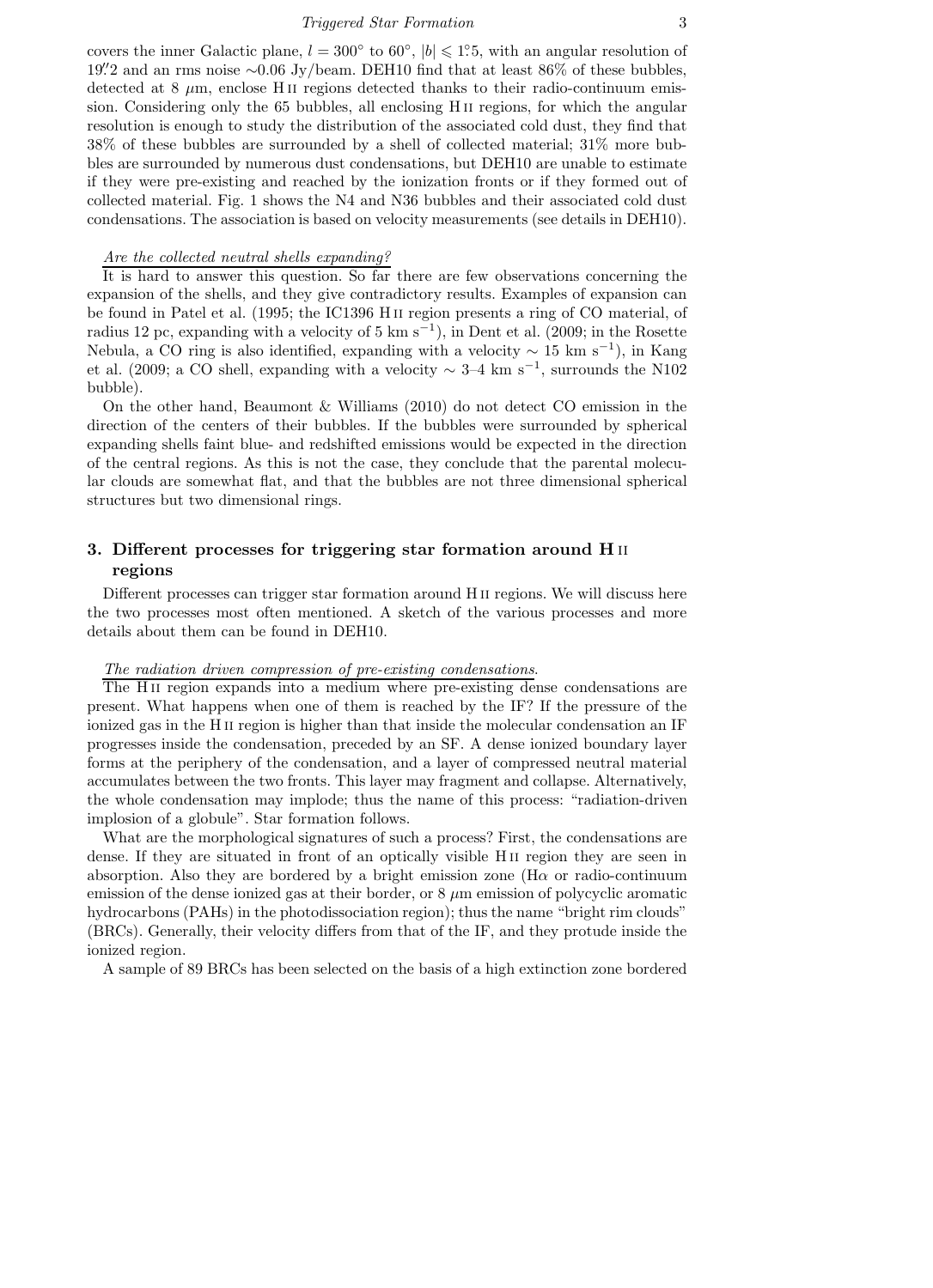#### 4 Lise Deharveng

by a bright rim at  $H\alpha$ , and the presence in this direction of an IRAS source with the colours of an YSO (Sugitani et al. 1991, 1994). Most of these BRCs have been observed at several wavelengths (for example, Thompson et al. 2004, Morgan et al. 2004 for radiocontinuum observations; Sugitani et al. 2000 for millimetre observations; Morgan et al. 2008 for sub-millimeter and IR observations; De Vries et al. 2002, Morgan et al. 2009 for CO observations; Urquhart et al. 2009 for CO and IR observations). These observations allow to compare the pressure in the ionized gas and in the BRC. The conclusion is that about 55% of the BRCs of the sample are good candidates for triggered star formation (Morgan et al. 2009, Urquhart et al. 2009). Most of the second-generation sources have low or intermediate masses (depending on their luminosity); however a few BRCs harbor a massive second-generation source (see Fig. 3).

Small-scale sequential star formation is a characteristic of star formation in the vicinity of many BRCs. BCR37, on the border of the IC 1396 H ii region, is a good illustration of this characteristic. As one gets away from the first-generation star exciting the large HII region, he finds: i) on the ionized side of the BRC, thus outside the molecular core, some Hα-emission stars (Ikeda et al. 2008); these are believed to be T Tauri stars, thus YSOs of about one megayear; ii) inside the molecular core, two sources with a near-IR excess, one corresponding to an IRAS source. *Spitzer*-IRAC images show that these two sources are bright at longer wavelengths. One of them is associated with  $H_2$  jets and a CO outflow of dynamic age 0.3 Myr (Duvert et al. 1990), the other is associated with a water maser (Valdettaro et al. 2008). Thus, in the vicinity of this BRC we see a gradient of age among the second-generation sources. Star formation has progressed in time and space from the first generation massive star to the present location of the molecular core, thus confirming its triggering by the expanding H ii region. Also it shows that star formation has not occured during an implosion (an unique event) but more probably that stars have formed in the compressed layer progressing inside the cloud, as the cloud got ionized.

#### *The collect and collapse process of star formation*.

Another mechanism of star formation is the gravitational fragmentation and subsequent collapse of the neutral collected shell surrounding an H ii region.

What are the signatures of such a process? First, the fragments are massive and elongated along the IF. Since the collected shell has the same velocity as the IF, the fragments also have the same velocity and do not protude inside the ionized region. The young sources formed in these fragments share the velocity of the gas from which they form, and they are observed later on in the direction of the collected layer.

The RCW 120 H<sub>II</sub> region, at the center of an almost perfect bubble (see details in Zavagno et al. 2007 and Deharveng et al. 2009), illustrates such a process. This H<sub>II</sub> region is surrounded by a shell of collected material of about 2000  $M_{\odot}$ , which is fragmented; it probably expands in a medium with a density gradient. Two massive fragments, which are elongated along the IF, are present south of RCW 120; they do not protude inside the ionized region. The more massive one ( $\sim 1000 M_{\odot}$ ; Fig. 2) contains several YSOs of various masses and in various evolutionary stages: i) a chain of about 10 class I–class II sources, parallel to the IF, regularly spaced (separation  $\sim 0.1$  pc), with an uncertain mass, possibly  $\sim 1$  M<sub> $\odot$ </sub>. The formation of these YSOs probably results from small-scale gravitational instabilities in the collected layer; ii) a massive core, which appears as a resolved source at 100  $\mu$ m (*Herschel* image, Zavagno et al. 2010a). It contains a class 0 source, of relatively high mass (8–10  $M_{\odot}$ ), with a high accretion rate ( $\geq 10^{-3}$   $M_{\odot}$  yr<sup>-1</sup>). This massive class 0 YSO is a very good candidate for massive-star formation by collect &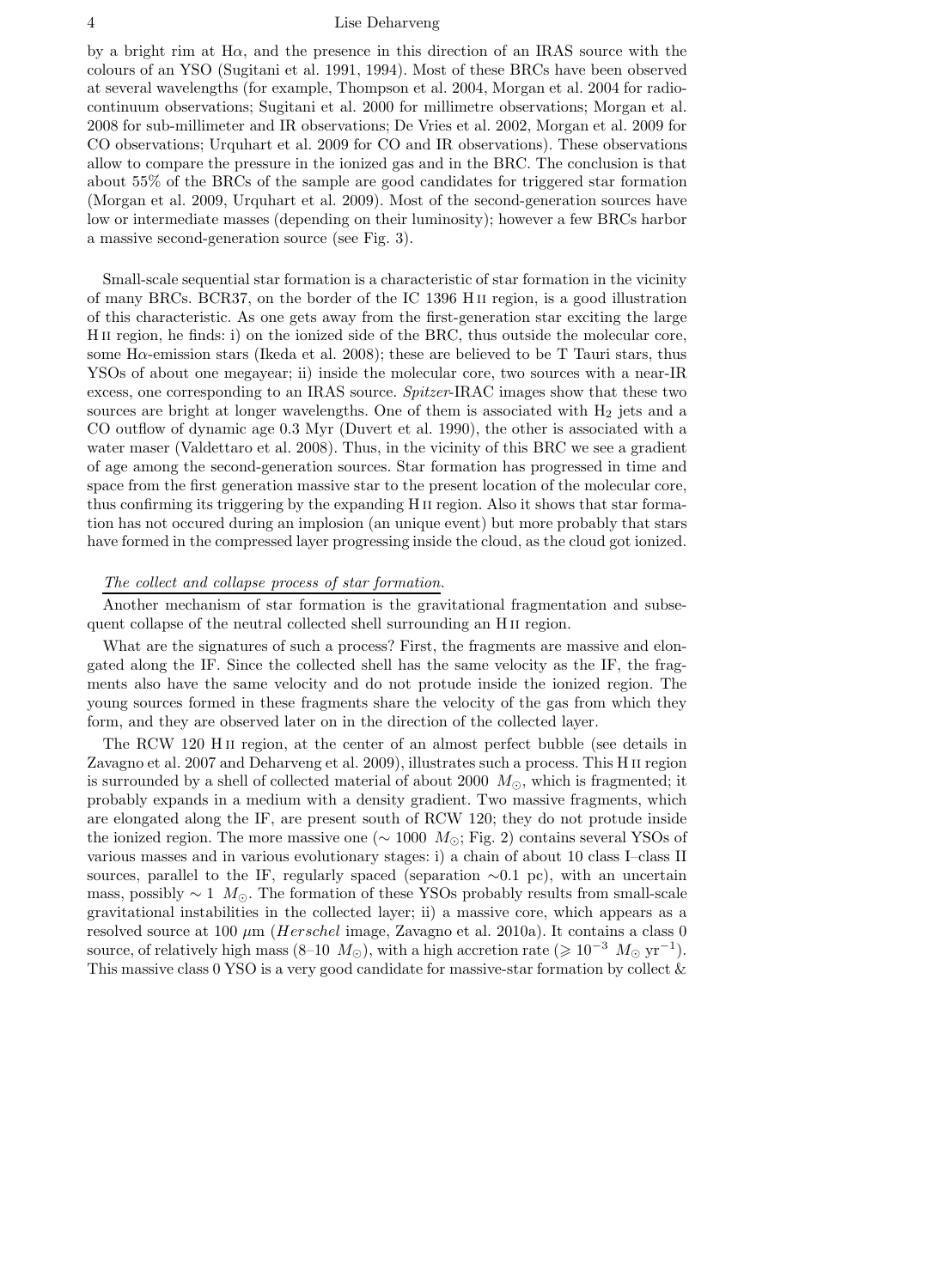collapse. Many other YSOs of low or intermediate mass are observed all around RCW 120, in other condensations, possibly formed by different processes.

## **4. What is the prevalence of massive-star formation triggered by H** ii **regions?**

In this section we consider only the formation of *massive* stars.

It is difficult to answer this question because of the complex morphology of most H<sub>II</sub> regions. A beginning of an answer can be obtained if we consider very simple H<sub>II</sub> regions, as is done by DEH10. Considering only the 65 bubbles, all enclosing H II regions, for which the angular resolution is enough to study the distribution of the associated cold dust, they find that: i) seven bubbles show associated UC H<sub>II</sub> regions and nearby 6.7 GHz methanol masers (considered as a signature of massive-star formation at work) in dust condensations adjacent to their IFs; ii) another six show only UC H<sub>II</sub> regions; iii) another five show only methanol masers in similar condensations. This result suggest that more than a quarter of the bubbles have triggered the formation of massive objects (either via collect and collapse, or via compression of pre-existing clouds). Therefore, star formation triggered by H ii regions may be a significant process, especially for *massive*star formation.

The N36 bubble illustrates such a configuration (Fig. 1). The massive condensation adjacent to N36's IF (probably a pre-existing condensation) contains several H<sub>II</sub> regions and various masers. The N49 bubble is another candidate for triggered massive-star formation. A shell of neutral material, of  $\sim$ 4000  $M_{\odot}$ , surrounds the central H II region. A compact H II region lies in the direction of the shell. And a massive fragment (∼2000  $M_{\odot}$ ) contains two YSOs of intermediate mass along with various masers (see DEH10 and Zavagno et al. 2010b for details)

*The masses of the second-generation massive-stars*

.

Fig. 3 compares the spectral types of the first- and second-generation massive stars, in



**Figure 2.** Star formation on the border of RCW 120, in the most massive condensation. Left: the contours show the 870  $\mu$ m emission of the cold dust (APEX-LABOCA observations) superimposed on an unsharp mask image at 24 *µ*m (*Spitzer*-MIPSGAL observations). Right: the same region observed by *Herschel*-PACS at 100  $\mu$ m.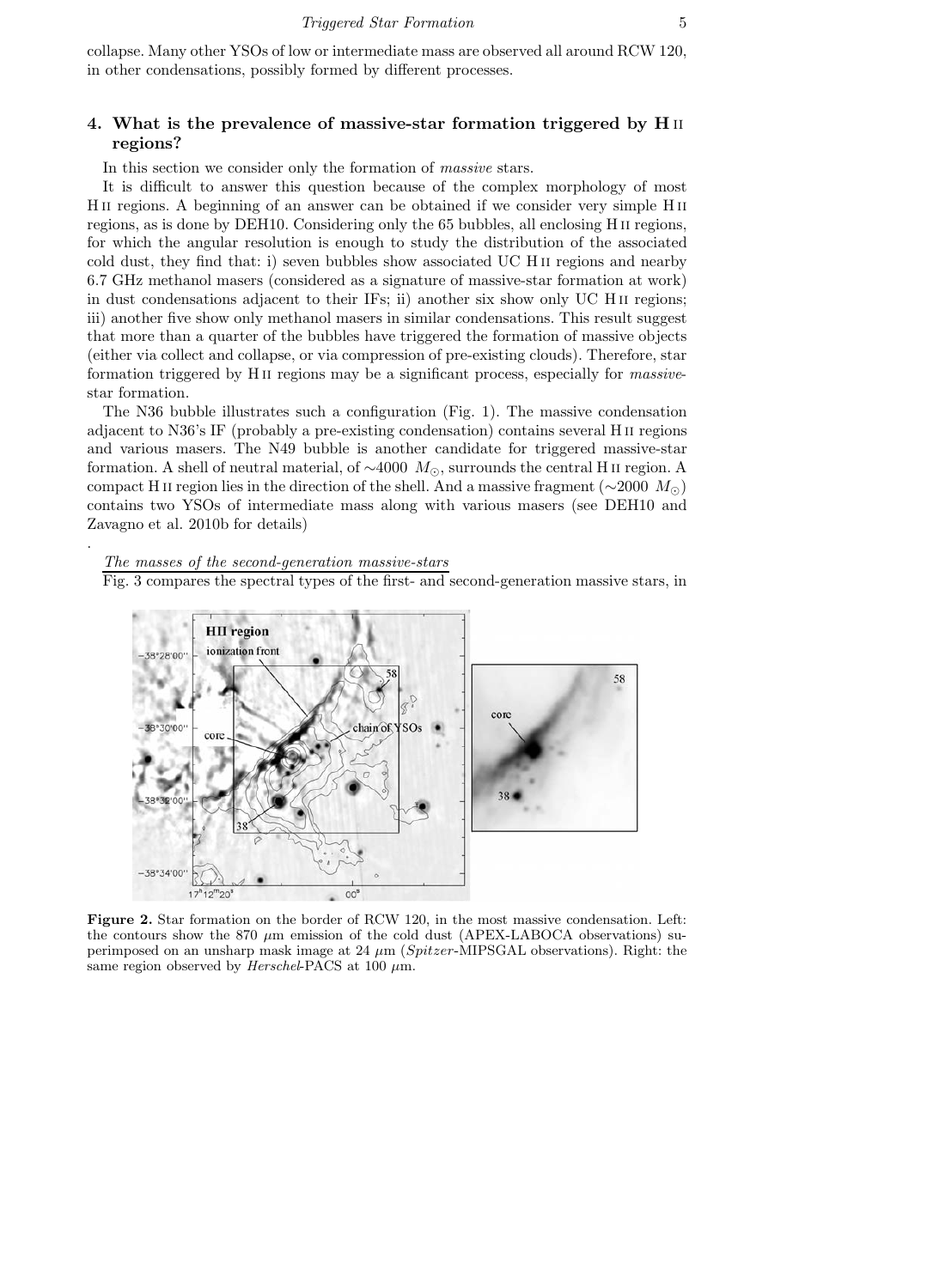#### 6 Lise Deharveng

regions candidates for triggered star formation. It shows that the second-generation stars are less massive than the first-generation ones; this is not a prediction of the collect  $\&$ collapse model of star formation, as a late type O star can accumulate with time a very massive layer of neutral material, which by collapse can form massive fragments and thus massive objects. Also, the second-generation stars are less massive than an O7.5 star.

These points are very important: if it is true that the second-generation stars are always less massive than those of the first-generation, star formation triggered by H ii regions cannot be an important process of massive-star formation. And it cannot explain the formation of early O stars.

The spectral types of the second generation sources are rather uncertain. They are often estimated from the radio continuum flux of the associated H<sub>II</sub> regions, assuming a main exciting star, no ionizing photons absorbed by dust, and an optically thin H<sub>II</sub> region; if it is not the case the spectral types of the second-generation sources are underestimated. Also, it is possible that some of these massive YSOs are still accreting material, and have not yet reached their final masses.

Thus it is very important to identify, if they exist, any good candidate second-generation H<sub>II</sub> regions excited by early O stars. Where can we find them? Possibly at the border of older and larger structures evolving under the influence of stellar winds and supernova explosions, as are present in the Large Magellanic Cloud (see Sect. 6). They are very difficult to detect in our crowded Galactic plane.

## **5. Conclusions 1**

Thus, we have seen that:

• The accumulation of neutral material around H ii regions is a normal process.

• Stars of all masses form on the borders of H ii regions by different processes, either by the compression of pre-existing dense condensations, or by the fragmentation and collapse of the collected layer.

• The formation of *massive* stars may be triggered by H<sub>II</sub> regions.

But a few questions are still without a clear answer. Are the bubbles spherical expand-



**Figure 3.** Comparison of the spectral types of the first- and second-generation massive stars. The full circles or asterisks are for the first-generation exciting stars or clusters. The black and grey squares are for the second-generation stars, the spectral types being estimated respectively via the radio flux or via the luminosity of the associated H ii regions. *References:* 1 – Deharveng et al. 2003; 2 – Deharveng et al. 2008; 3 – Brand et al. 2010; 4 – Zavagno et al. 2006; 5 – Deharveng, in preparation; 6 – Cappa et al. 2008; 7 – DEH10; 8 – Kantharia et al. 2007; 9 – Morgan et al. 2004; 10 – Thompson et al. 2004.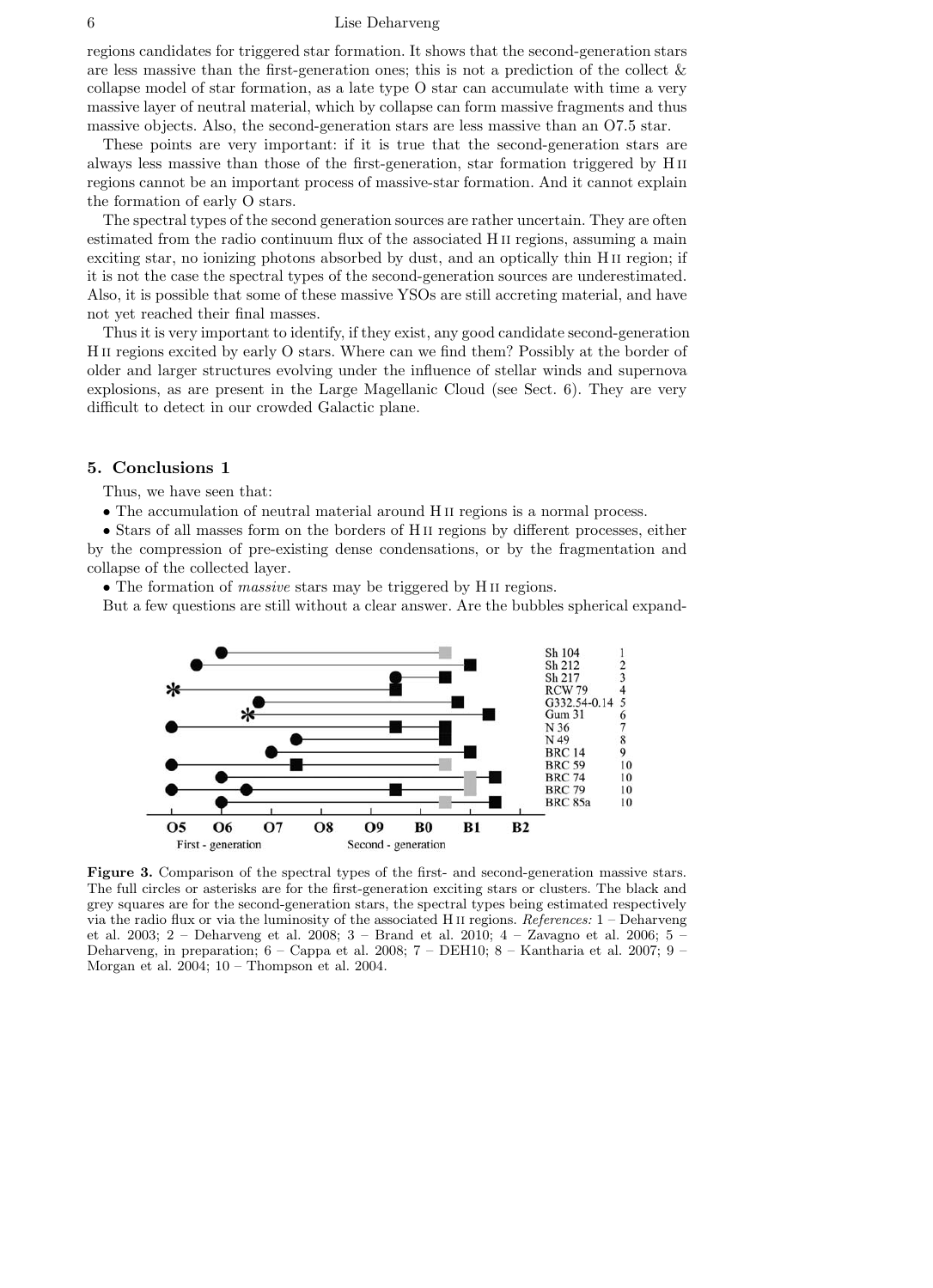ing structures, or are they rings formed in flat molecular clouds? Can early O stars be formed by triggering, and in which locations?

## **6. What can we learn from LMC H** ii **regions?**

The Large Magellanic Cloud presents us with a unique opportunity to study the interaction of massive stars with their interstellar environment. All the sources are at the same distance. The plane of the LMC is inclined by only  $27°$  to the plane of the sky, so that the three-dimensional structure of the bubbles can be mapped without confusion. And the reddening is relatively low everywhere. We will consider one example, that of the N44 H<sub>II</sub> region  $(\alpha(2000) = 05^{\circ}2^{\circ}2^{\circ}25.0^{\circ}, \delta(2000) = -67^{\circ}57'00'')$ .

The brightest part of N44 is a superbubble ( $\sim$  70 pc×50 pc). Many bright H II regions lie at its periphery. This superbubble is expanding with a velocity of  $40 \text{ km s}^{-1}$ . It is a three-dimensional bubble as the two sides of the expanding bubble are observed (Meaburn & Laspias 1991) . The stellar population of this region is well known (OB association LH47/48). The age of the stars inside the superbubble has been estimated to be  $\sim 10$  Myr; the stars situated outside, at the periphery of the superbubble, are younger, with an age of ∼ 5 Myr (Oey & Massey 1995). Extended X-ray emission has been detected in this region, from a nearby classical supernova remnant, inside the superbubble, and leaking towards the south-east through a hole in the central bubble. The X-ray emission of the central superbubble is well explained by off-center supernovas exploding in a bubble already formed by the stellar winds of the central cluster (Chu et al. 1993; Magnier et al. 1996). Molecular material, in three massive clouds, is associated with N44 (Yamaghchi et al. 2001; Kim et al 2004).

Star formation has been studied in this region, based on Spitzer-GLIMPSE and - MIPSGAL observations (Whitney et al. 2008; Chen et al. 2009). Sixty YSOs of high or intermediate mass have been identified in the vicinity of N44 (Chen et al. 2009). Eighty percent of the most massive YSOs (types  $O$  and  $B$ ) lie in the direction of  $H_{II}$  regions or in adjacent directions. The highest concentration of such massive YSOs is observed in the direction of the central molecular cloud, where the brightest H ii regions are also found. Thus this central region clearly shows three generations of massive stars, with ages of ten, five, and less than one Myr. All the young stellar sources lie in the direction of H ii regions or of their PDRs, suggesting that their formation has been triggered.

A number of YSOs, some characteristic of massive stars, lie in the outskirts of the H<sub>II</sub> region and very far from the central superbubble. However, deep  $H\alpha$  images show that the ionized gas emission, mainly in the form of filaments, is very extended. This is confirmed by the emission at 8  $\mu$ m, mapped by *Spitzer*, of the polycyclic aromatic hydrocarbons located in the PDR which covers about the same area. We see here the long-distance influence, in terms of star-formation, of the central ionized region.

#### **7. Conclusions 2**

A few new directions, in the field of star formation triggered by H<sub>II</sub> regions, seem interesting to follow:

• Look for the long-distance influence of H<sub>II</sub> regions in terms of star formation, which may explain the formation of apparently isolated YSOs.

• Search for second-generation early O stars. If there are any, they may be found on the border of large structures, like superbubbles, formed via the combined actions of ionization, stellar winds, and supernovae explosions.

• Use *Herschel*, and especially the Hi-GAL survey (Molinari et al. 2010), to estimate